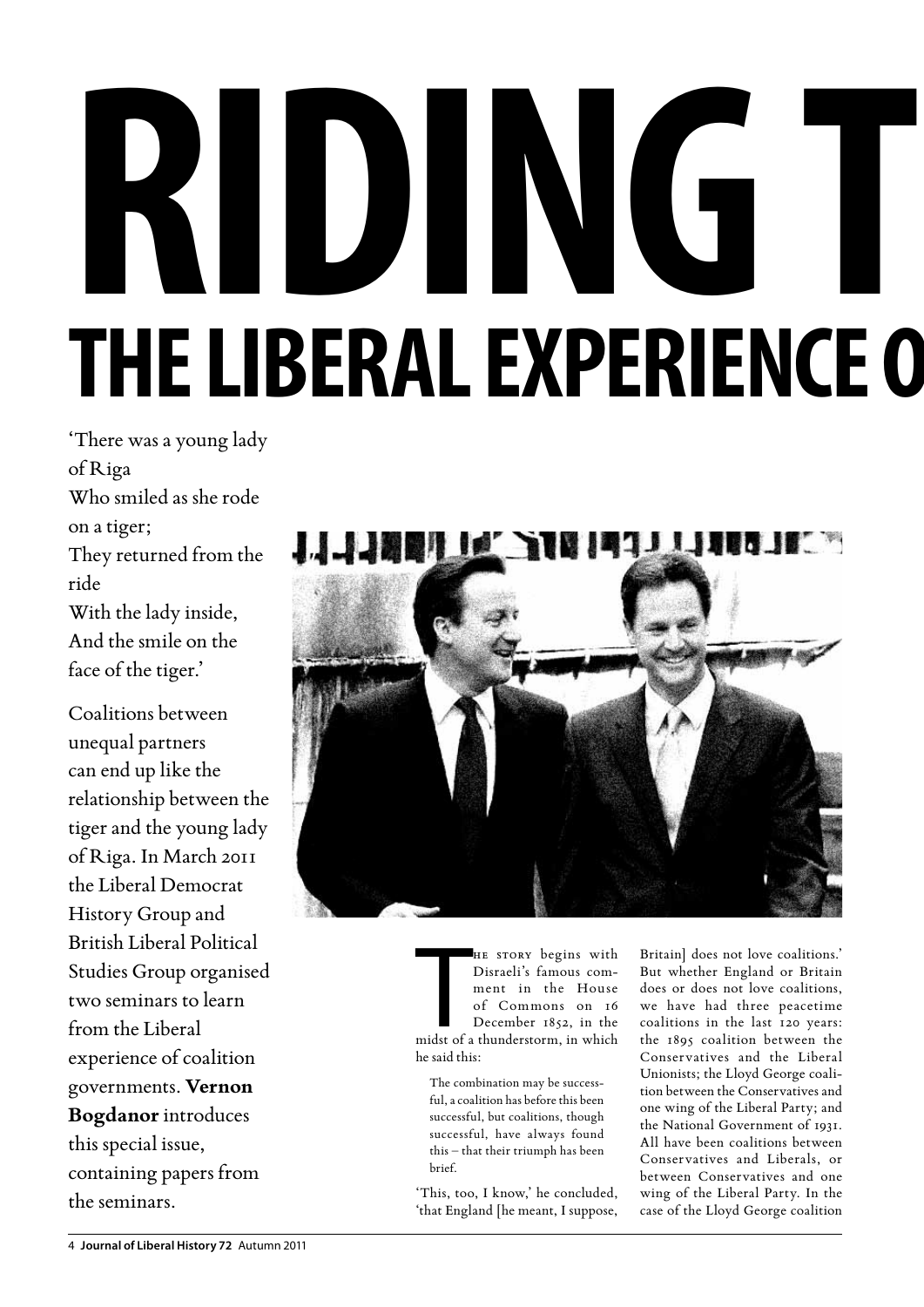# **RETIGER F COALITION GOVERNMENT**

and the National Government, there were also other small parties involved. But there have been no coalitions between the Liberals and the Labour Party, although the Liberals have supported Labour governments from the outside – in what would now be called a confidence and supply agreement – in the 1929 Labour government and, with the Lib–Lab pact of 1977–78, the Callaghan government.

There is, however, a fundamental difference between the three previous peacetime coalitions and the present one. It is that the past three coalitions were formed before general elections and endorsed by the electorate in those general elections – by landslide majorities, in fact. They were not, as the current coalition has been, formed *after* a general election. In 1895, 1918 and 1931, governments went to the country as coalitions and electors knew that they were voting for a coalition. In 2010, the voters did not vote for a coalition and had to guess what coalition might ensue in the event of a hung parliament. Many guessed wrong, including *The Guardian,* which advocated a vote for the Liberal Democrats to create a progressive coalition of the left. This is important since it means that the 2010 coalition lacks the legitimacy of the past three peacetime coalitions.

There is a further interesting difference between this coalition and the past three: the 2010 coalition is the only one that occurred after a hung parliament. After the 1895, 1918 and 1931 elections, the Conservatives, had they wished to do so, could have governed without the support of any other party. Clearly, after 2010, that could not have been the case. But, after previous hung parliaments, including the next most recent, in February 1974, the outcome was not coalition but minority government. The fact that the 2010 coalition was, as it were, a coalition of necessity, alters its dynamics very considerably. In previous coalitions the non-Conservative elements were expendable. In 1918, Bonar Law, the Conservative leader, told his followers:

by our own action we have made Mr Lloyd George the flag-bearer of the very principles on which we should appeal to the country. It is not his Liberal friends, it is the Unionist Party which has made him prime minister and made it possible for him to do the great work that has been done by this government.<sup>1</sup>

But, if the Conservatives could make Mr Lloyd George, they could also break him, as in fact they did in 1922. Similarly, after 1932, the Conservatives could have got rid of Ramsay MacDonald, but decided to keep him as a fig leaf to cover up what might otherwise appear as a nakedly Conservative government.

Left: David Cameron and Nick Clegg at the formation of the coalition government, May 2010

In the current, coalition, if the Liberal Democrats were to decide to leave the government, there does not, admittedly, in consequence of the Fixed-Term Parliaments Act, have to be a general election. But there would be a different sort of government – either a Conservative minority government or, possibly, a coalition of the left. That, of course, makes it easier for the Liberal Democrats to leave the coalition.

If the three previous coalitions did not owe their existence to a hung parliament, to what did they owe their existence? If one had to grossly oversimplify and answer in one word, that word would be 'fear'. In 1895, the fear was of Irish home rule, which many otherwise intelligent people felt would mean the disintegration of the United Kingdom, and a surrender to terrorism and violence. The 1895 coalition was founded on a negative proposition concerning home rule; as soon as the coalition had to consider a positive policy, tariff reform, it began to disintegrate.

In 1918, there was a positive element as well as a negative – to create a new world after the First World War, with a new alignment of parties in a society in which the old issues – church disestablishment, free trade, home rule, etc. – had disappeared. But there was also a negative element – fear of the trade unions, fear of a general strike, and, above all, fear of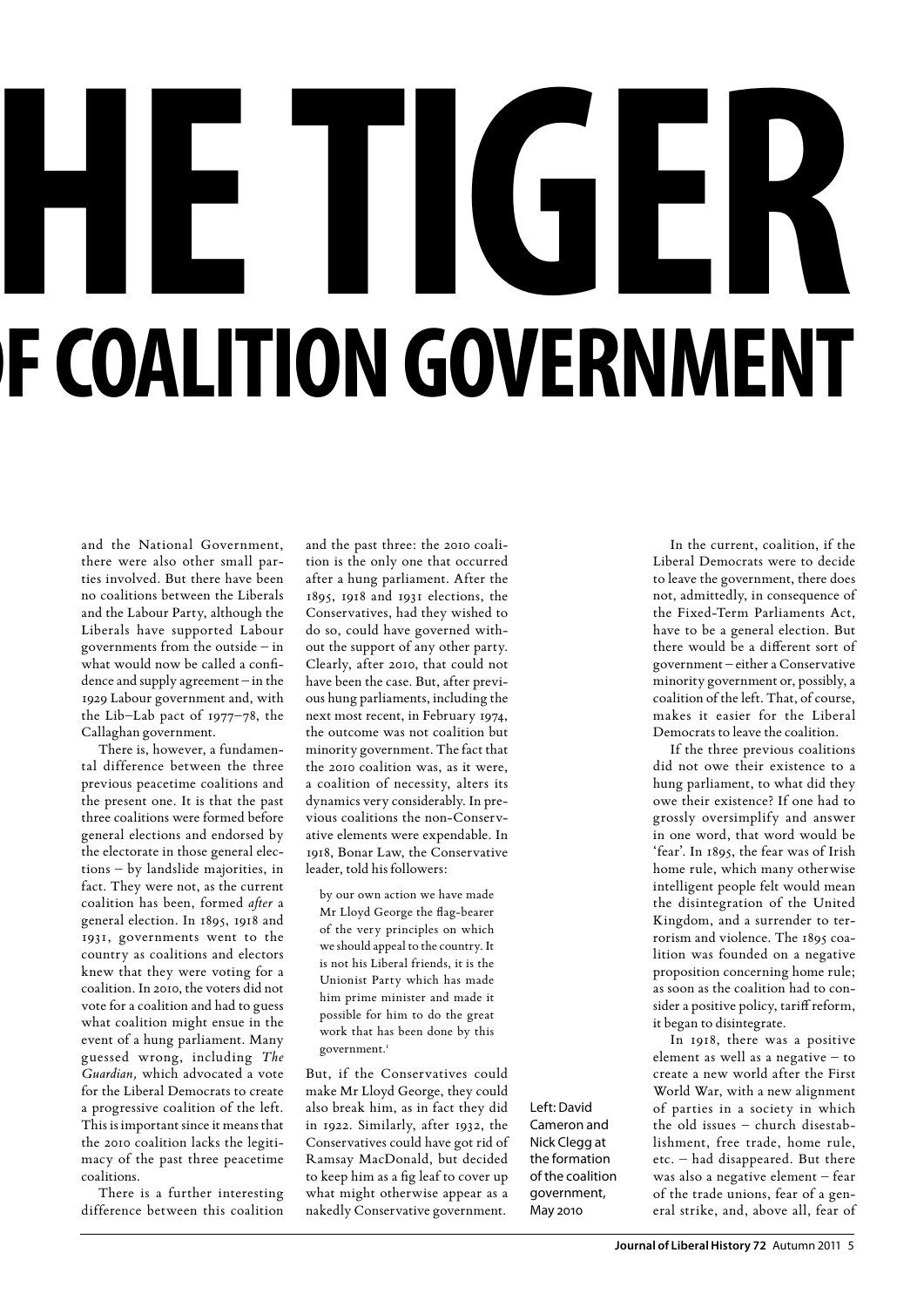### **riding the tiger: the liberal experience of coalition government**

'Bolshevism', sometimes equated, odd though it may seem today, with the Labour Party. But, following the Russian revolution in 1917, and Communist uprisings in many of the countries of central and eastern Europe, there was a feeling, however, misplaced, amongst members of the governing class, few of whom had any close understanding or knowledge of the labour movement, that Britain too might be on the brink of revolution, and that the forces of order should combine together to defeat this threat. In February 1920, the Deputy Cabinet Secretary, Thomas Jones, recorded a meeting of Lloyd George with his advisers at which the Home Secretary 'outlined his proposals to raise a special temporary force of 10,000 soldiers for the national emergency', the existing police force being inadequate. 'There are', the Food Controller insisted, 'large groups preparing for Soviet government'. Walter Long, the First Lord of the Admiralty, was worried that 'The peaceable manpower of the country is without arms. I have not a pistol less than 200 years old'. Bonar Law, the Conservative leader, summed up the discussion saying that 'All weapons ought to be available for distribution to the friends of the Government'. Sir Auckland Geddes, the President of the Board of Trade, 'pointed to the universities as full of trained men who could co-operate with clerks and stockbrokers. (During the discussion Bonar Law so often referred to the stockbrokers as a loyal and fighting class until one felt that potential battalions of stockbrokers were to be found in every town.)'2 Perhaps the bankers are an equivalent 'loyal and fighting class' today.

With regard to the coalition of 1931, it is easy to underestimate the element of panic at the possibility of financial collapse amongst those who remembered the German inflation of 1923. When, in the previous Labour Cabinet, Philip Snowden, the Chancellor, was asked what would happen if we were pushed off the gold standard, he threw his arms up in despair and replied, 'The deluge.' During the 1931 election campaign, Ramsay MacDonald held up worthless German marks and said that Britain would face the same fate if the National Government were not returned.

It was this element of fear that helped the Conservatives in 1895, 1918 and 1931, because, of course, when people are frightened, they tend to vote Conservative. Indeed, the Conservatives have benefited more than Liberals from coalitions. The Conservatives might well have won the elections of 1895, 1918 and 1931 even without their coalition partners, but their partners strengthened them, enabling them to win seats in areas that were not naturally Conservative.

As late as 1965, John Nott, who was to become a minister in the governments of Edward Heath and Margaret Thatcher, came to be:

selected as the National Liberal and Conservative candidate for St Ives – not the Conservative candidate. I was told by the local association that St Ives could not be won by a Conservative – but that as the National Liberals had supported the Conservatives and had done so since 1931, I should not fret about the label.

Nott did not drop the National Liberal label until the general election of 1974, even though the party wound itself up in 1968. The accumulated funds of the party, amounting to  $f_{50,000}$  were then given to the Conservatives 'who, of course, blew it in an afternoon on some futile advertising campaign'.3

It was useful for the Conservatives to have the support of Liberals and other groupings because it gave them a national appeal over and above their purely party appeal. And the landslide victories of 1918 and 1931 were assisted by the fact that the coalitions were led by non-Conservatives with the implication that their previous parties – the Liberals in 1918 and Labour in 1931 – were irresponsible and could not be trusted with power. The 1895 coalition was, of course, led by a Conservative, Lord Salisbury, but the dominant figure in it was a non-Conservative – Joseph Chamberlain. Many things have been said about Chamberlain, Lloyd George and MacDonald – some of them not particularly complimentary – but one thing never said about them was that they were Conservatives. They nevertheless helped to provide the Conservatives with landslide majorities.

Chamberlain and Lloyd George were, however, disruptive

**element of fear that helped the Conservatives in 1895, 1918 and 1931, because, of course, when people are frightened, they tend to vote Conservative. Indeed, the Conservatives have benefited more than Liberals from** 

**coalitions.** 

**It was this** 

personalities, and were in large part responsible for breaking up the coalitions in which they were dominant. In Baldwin's famous words, used at the Carlton Club meeting in 1922, Lloyd George was a 'dynamic force' and a dynamic force was 'a very terrible thing'. There is a striking contrast with Baldwin himself, who, as leader of the National Government in the 1930s proved an emollient figure capable of holding the disparate elements of a coalition together. A coalition does better with an emollient head of government rather than a dynamic one.

The Liberal Democrats hope that the 2010 coalition will institutionalise recognition of a multi-party politics in which they can play a hinge role, as the Free Democrats used to do in Germany. But previous coalitions proved to be a prelude, not to multi-party politics, but to realignment and the restoration of a new two-party system of a different sort, helping primarily the Conservative Party. In 1975, Harold Macmillan declared, perhaps with tongue in cheek:

The last purely Conservative government was formed by Mr Disraeli in 1874. It is the fact that we have attracted moderate people of a liberal disposition and thought into our ranks which makes it possible to maintain a Conservative government today.4

Coalitions have been of much less benefit to the Liberals. Indeed, the Liberals entered each of the three peacetime coalitions as a disunited party. The coalition of 1895 was a *product* of Liberal disunion; the coalition of 1918 *caused* Liberal disunion; while the coalition of 1931 *widened* Liberal disunion. And after two of those coalitions, one wing of the Liberal Party came to merge with the Conservatives: the Liberal Unionists in 1912, and the Liberal Nationals in 1968. The Lloyd George Liberals nearly merged with the Conservatives, and the Conservatives wanted them to, but, in the end the Lloyd George Liberals decided against it. The Liberal Nationals, who remained in the National Government throughout the 1930s, were, after the war, called 'Vichy Liberals' – traitors to Liberalism – by Lady Violet Bonham-Carter, Asquith's daughter.5 And when Lord Samuel retired as leader of the Liberals in the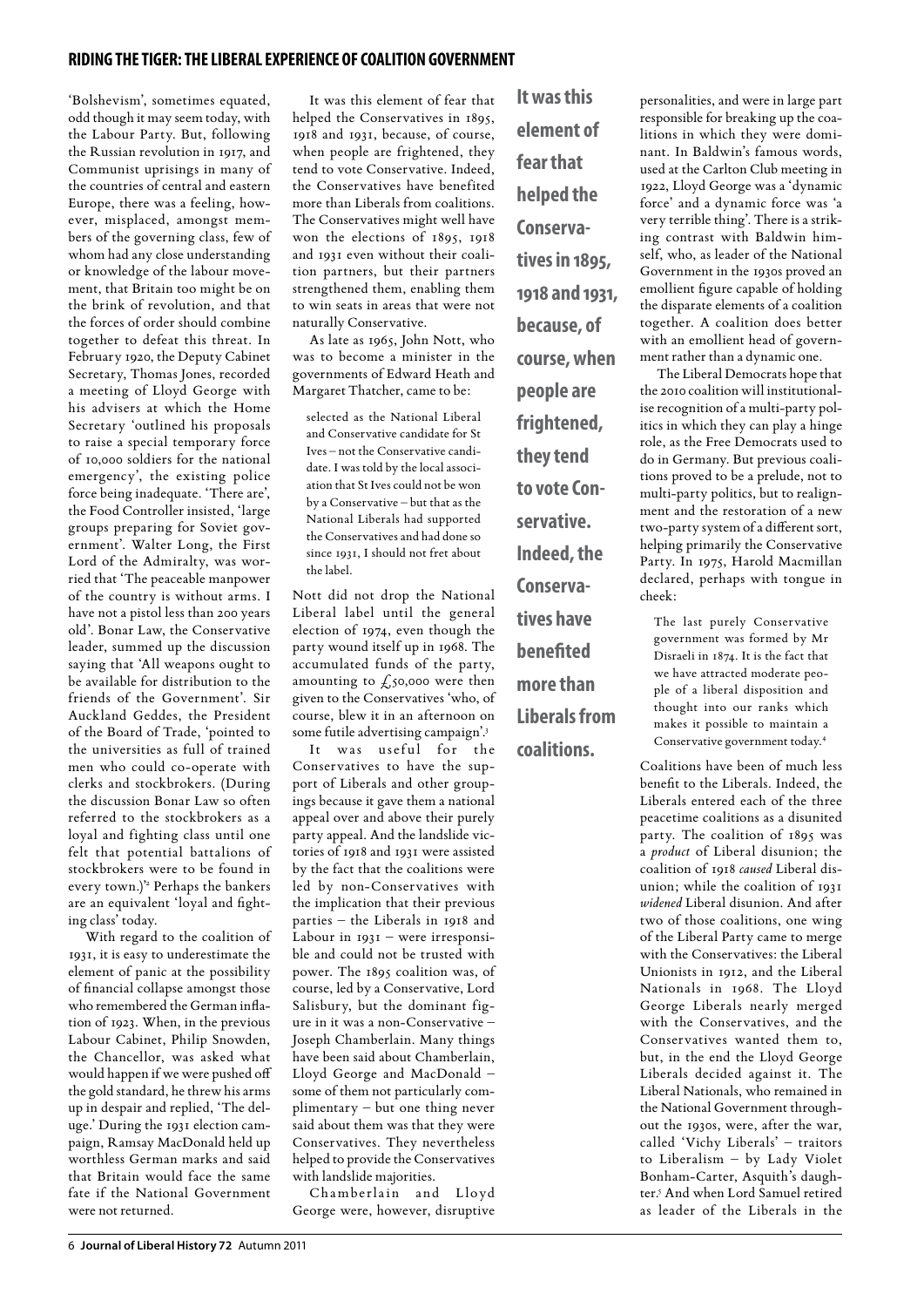House of Lords in 1955, Lady Violet wrote to him the following encomium, Samuel having preserved Liberal independence by leaving the National Government in 1932:

Joe Chamberlain became the mainspring of protection and imperialism. Lloyd George sold the Liberal Party to the Tories in 1918. Such things are possible for so-called radicals; impossible for any Liberal – you, my father, Edward Grey.6

The coalitions of 1918 and 1931 helped to ruin the Liberal Party. Kenneth Morgan has argued that the coalition of 1918 destroyed the Liberals as a party of government, while the coalition of 1931 destroyed them as a party of opposition. Will the coalition of 2010 destroy the Liberal Democrats as a third party?

Both in 1918 and 1931, fears of socialism and Bolshevism drove the Liberals into the arms of the Conservatives. Coalitions between two unequal parties, as David Butler has argued, can turn out to be like the relationship between the tiger and the young lady of Riga.7 Both coalitions confirmed the fragmentation of the Liberals and proved to be stages on the way to the development of a twoparty system in which the Liberals were to have no place. And on each occasion the Liberals found it impossible to maintain a secure identity, and found themselves the victims of the binary assumptions which lay behind British politics. Left-leaning Liberals thought that the Conservatives were the main enemy; right-leaning Liberals – such as Winston Churchill in the 1920s and the Simonites in the 1930s – regarded Labour as the enemy. Proportional representation would have helped the Liberals, but the Liberals did not support that until 1922. The first time that proportional representation appeared in a Liberal manifesto was in the manifesto of the Asquithian Liberals in 1922. But by then it was too late.

There is, however, one important difference between the Liberal Democrat position in the 2010 coalition and the position of the Liberals in previous coalitions. It is that the 2010 coalition is the only one in peacetime in which a united Liberal party has joined the Conservatives in coalition.

**There is, however, one important difference between the Liberal Democrat position in the 2010 coalition and the position of the Liberals in previous coalitions. It is that the 2010 coalition is the only one in peacetime in which a united Liberal party has joined the Conservatives in** 

**coalition.**

At the next general election, the Liberal Democrats may face a problem which has also faced previous coalitions. How can they maintain at the hustings the cooperation they had enjoyed in government? Can a coalition in government be replicated at the grass roots? In 1920, Bonar Law told Balfour, his predecessor as Conservative leader, 'We cannot go on as we are, that is with a united party in the House of Commons, but with no such union in the constituencies.'8 As is well known, in 1918 a Coupon was arranged which proved to be, as it were, a complimentary ticket to Westminster: of 322 couponed Conservatives, 294 were elected, and of 159 couponed Liberals, 133 were elected; but of the Asquithians, only twenty-eight were elected. In 1931, there was no centrally directed coupon, but great efforts at local and regional level were made to ensure, as far as possible, that there was only one National Government candidate in each constituency. The main consequence was to ensure that Labour did not win seats through a split in the vote of the parties supporting the National Government. In 1931, the Labour vote did not fall by very much from its 1929 level – from roughly 33 per cent in 1929 to 30 per cent in 1931 – but, whereas in 1929, Labour had won 123 of its 288 seats on a minority vote, in 1931 the Conservative national agents declared that there was only one constituency where a split in the National vote had prevented the Conservatives from winning a seat. This question of local coopera-

tion has always been a fundamental problem for a coalition, and the reason is that under the first-pastthe-post system, party headquarters cannot impose an electoral pact, because this requires that one of the candidates of the two coalition parties stands down, and that requires agreement at constituency level. The current Conservative Party constitution requires every Conservative Association to put up a candidate – although the Conservatives are currently trying to alter these arrangements. At the next general election, every constituency will be a new constituency, since the number of seats is being reduced from 650 to 600, and there is to be a boundary review to be completed by 2013. If every constituency is to reselect its

### **riding the tiger: the liberal experience of coalition government**

candidate, this creates a problem for coalitionists. If a Conservative constituency association has to choose between two candidates, one of whom believes that the coalition ought to be continued, and another who believes that the party should choose a candidate prepared to support 'real' Conservative policies on Europe, immigration and crime, it is possible that the constituency association will choose the latter candidate. This is roughly what happened in Conservative constituency associations between 1918 and 1922. Liberal Democrat constituency associations may be faced with a similar dilemma, of choosing between a candidate who favours continuation of the coalition and another who declares that coalition with the Conservatives is a betrayal of the Liberal tradition.

Local constituency bodies are autonomous bodies, and the more that the parties have developed as membership-based organisations, the more constituency parties have come to prize their autonomy and to resent interference by their party leaders. Selecting a candidate is the only reward that many constituency activists have for the hours of hard work they put in canvassing, addressing envelopes, and conducting voluntary activity for their party.

An electoral pact involving the reciprocal withdrawal of candidates cannot be imposed by party leaders alone, but must be agreed by local constituency parties. The *cri de coeur*, in the case of the attempt by the Liberals and SDP to form an electoral pact in 1982, of a Liberal candidate who was asked to stand down, was this:

Seven years ago, when I became prospective parliamentary candidate for this constituency, we sold a home that we all dearly loved to move into this constituency. Our youngest left her school and all three children eventually went to school locally. My wife changed her job to teach in the local comprehensive school. And we accepted this upheaval because we both believed that for me the only way to nurse the constituency was to live in it and become part of it.<sup>9</sup>

It is therefore not easy for central headquarters to dictate to a constituency party. When it tries to do so, the constituency party may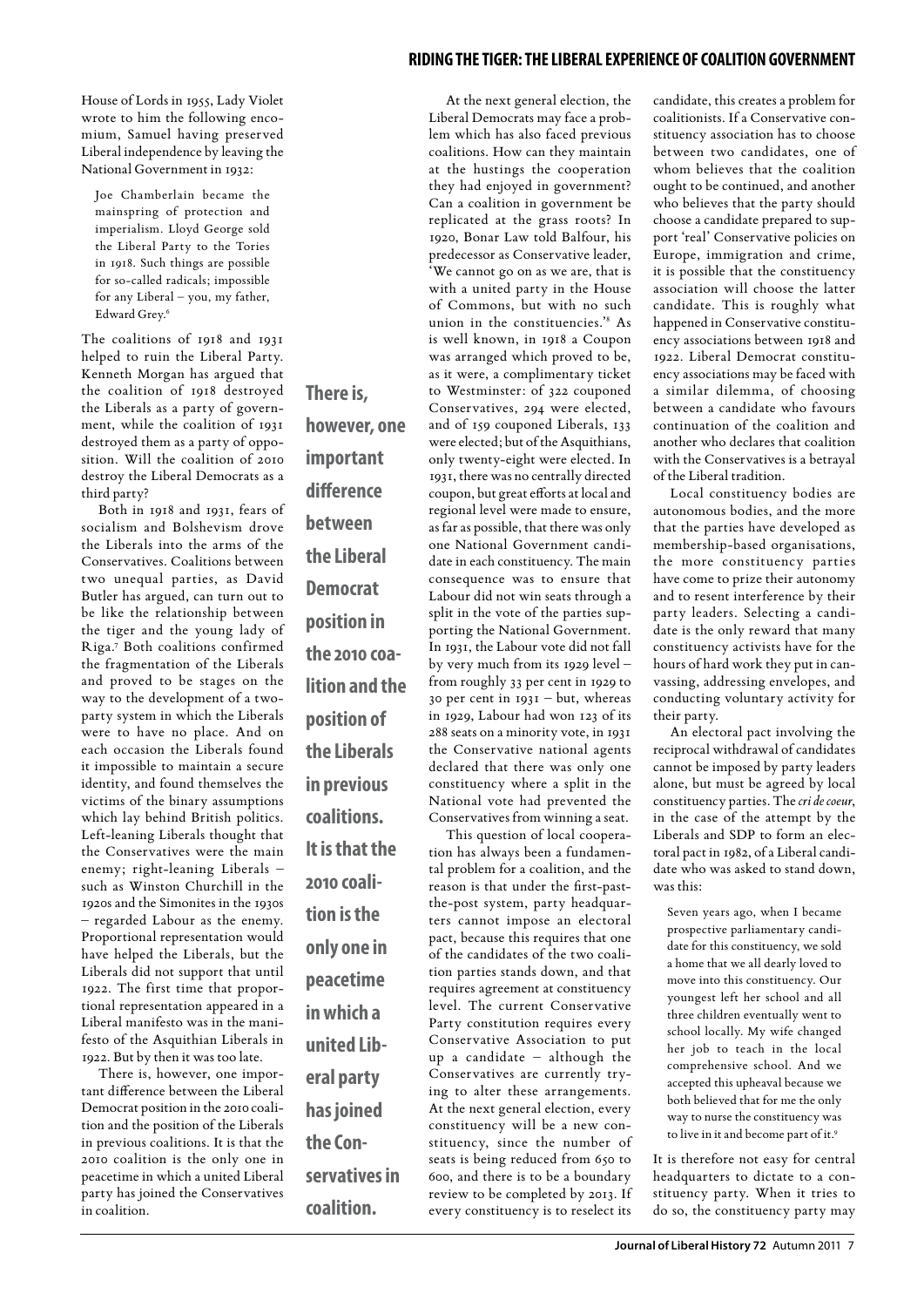## **riding the tiger: the liberal experience of coalition government**

simply ignore headquarters. That is what happened in 1918 in Asquith's constituency of East Fife. Although Asquith was not, of course, a supporter of the Lloyd George coalition, Lloyd George and Bonar Law decided, out of respect, not to put up an official Conservative against him. But the Conservative constituency association decided to ignore this edict from the centre and put up a baronet with a distinguished war record, Captain Sir Alexander Sprot, who defeated Asquith in the seat which he had held since 1886. Indeed, in 1918, of forty-five uncouponed Conservatives, twenty-three were returned.

Even if an electoral pact can be agreed and there are no unofficial candidates, it does not follow that the electors will necessarily follow the dictates of party headquarters. Would Liberal Democrats necessarily vote Conservative if their candidate had stood down, or would they vote Labour or Green? Would the Conservatives vote Liberal Democrat if their candidate stood down, or would they vote UKIP or some other party? Lord Hailsham, chairman of the Conservatives from 1957 to 1959, summed up the difficulties of electoral pacts, having been frequently enjoined to seek such a pact with the Liberals:

I can think of no more certain way for a party in office to ensure its own defeat than to be seen to make an arrangement of this kind before holding an election. It must be remembered that on withdrawal of either a Liberal or Conservative candidate the votes he would otherwise have won are not automatically transferred. A number of voters would abstain in disgust; a number of Liberals would almost certainly vote socialist in the absence of a Liberal candidate. Reciprocal withdrawal would be impossible unless there was already a feeling of cordiality sufficient to make the association lined up for sacrifice willing to withdraw its candidate. Such feelings of self-sacrifice cannot normally be imposed from above, and on a level of constituency organisations nothing can be more disheartening or destructive for years afterwards with morale than such a request coming from national headquarters. Finally, and most ludicrous of all, if it went through

**The fundamental point is that coalitions depend, not so much on those at the top but on the grass roots; and coalitions come to an end, not because those at the top necessarily want to break them up, but because of opposition at the grass** 

**roots.**

up to this point, in a number of cases at least, no sooner would the official candidate be withdrawn, when out of the undergrowth an unkempt figure would emerge calling himself, as the case might be, an Independent Liberal or Conservative, or, in the case of some Welsh or Scottish constituencies, a Nationalist, and carry off all the votes which had been bargained and sold as a result of this arrangement. The supporters of a political party, therefore, are not like members of an army whose votes can be transferred at their party leader's wish. They will only transfer their votes if there is some overriding cause there.<sup>10</sup>

That overriding cause was found in 1895 in the desire to defeat Irish home rule; in 1918 in the desire to defeat candidates who had supposedly shown themselves to be unpatriotic during the war; and in 1931 to ensure that the pound was not destroyed by the financial crisis. On each occasion, the nation had to be 'saved'. That is what gave the dynamic to pacts which, if they are to be successful, must go with the grain both of constituency opinion and also of public opinion.

The fundamental point is that coalitions depend, not so much on those at the top but on the grass roots; and coalitions come to an end, not because those at the top necessarily want to break them up, but because of opposition at the grass roots. That grass roots support in turn depends on some overriding purpose which seems to transcend everyday party battles – the defeat of home rule, the defeat of Bolshevism or saving the pound. As soon as that overriding purpose is lost, the coalition comes to be unstable.

What is remarkable about the Lloyd George coalition is how quickly it collapsed after its landslide victory in 1918, when Bonar Law had said of Lloyd George, 'He can be prime minister for life, if he likes.'<sup>11</sup> But, after just four years, the coalition collapsed, and Lloyd George was never to hold office again. The National Government won a large landslide in 1931. But the only really independent element in it other than the Conservatives – the Liberals led by Sir Herbert Samuel – left the coalition just one year later. The National Liberals,

who remained in the government, were, for all practical purposes, dependent on the Conservatives for their survival. In both cases the fundamental purpose animating the coalition had disappeared. The Lloyd George coalition, indeed, had always been widely distrusted because of the whiff of corruption surrounding it, and one wag described the government as 'a deal between a flock of sheep led by a crook [the coalition Liberals] and a flock of crooks led by a sheep [the Conservatives].'12 It seemed to have no purpose except to perpetuate itself. Similarly, once the immediate panic of 1931 was over, the Liberals led by Samuel no longer saw the preservation of the coalition as an overriding purpose.

In 1922, the revolt which destroyed the government came not from the Conservative leadership, which wanted to maintain the coalition, but from the backbenches and from parliamentary candidates. All the great figures of politics – Churchill, Lloyd George, F. E. Smith and Austen Chamberlain – wanted the coalition to continue. Only two obscure members of the Cabinet were opposed to it. The revolt which destroyed the coalition came from the grass roots. Many historians have emphasised the meeting of Conservative MPs at the Carlton Club in 1922, which voted against the coalition, but, long before that, the coalition had been repudiated by Conservative constituency associations, who had been adopting candidates opposed to its continuation. By the time of the general election of 1922, 180 Conservatives opposed to the coalition had been chosen by constituency associations. These candidates were opposed to the policies of their party leadership, but the party leadership could not repudiate them because they had been chosen by perfectly proper methods. If the party leadership ignores its grass roots, the leadership will be repudiated. Austen Chamberlain, the Conservative leader who had replaced Bonar Law in 1921, when the latter retired owing to ill health, thought that he could destroy the rebels by a show of force and he called a meeting at the Carlton Club to try and preempt them. But had the Carlton Club meeting voted to continue the coalition, the Conservatives would